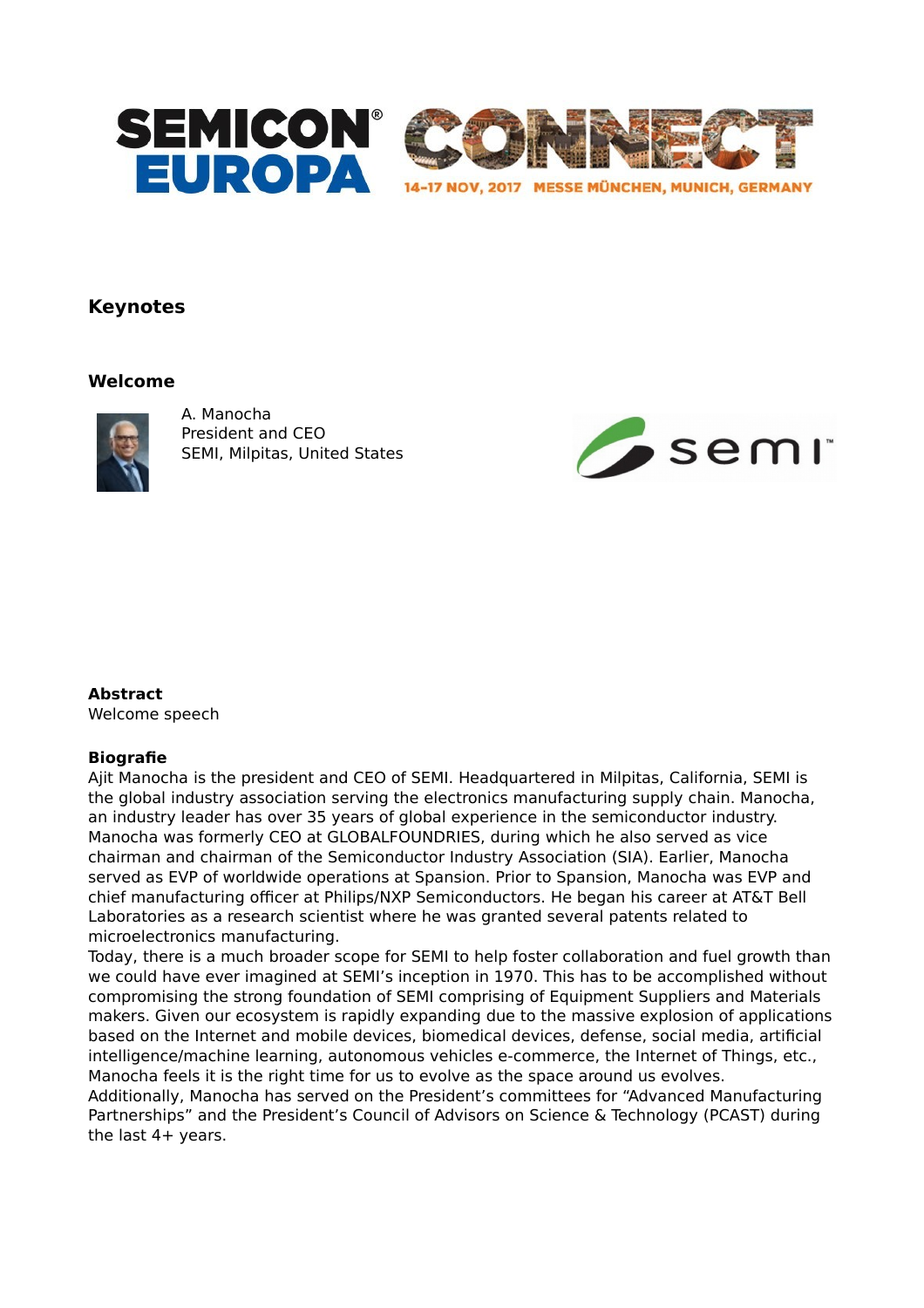## **Empowering Innovation and Shaping the Value Chain at SEMICON Europa**



L. Altimime President SEMI Europe, Berlin, Germany



### **Abstract**

Connect is the theme and vision where SEMI strives to connect the electronics manufacturing supply chain ecosystems and there strategic relevance to our industry at European and global levels.

Today we are at the brink of a new wave of innovation, driven by Connected objects and Smart Applications also known as the Internet of Things, This in turn presents many opportunities for closer collaborations at global level, connecting the key players, key Eco systems and building on the strengths of different players in the value chain.

Semiconductors are at the heart of the value chain driving innovations enabling key future growth drivers in Mobile, Automotive, Medical, passive and intelligent computing as well as AR and VR.

In such applications driven industry Europe's strengths in innovation, automotive, MEMS, provide the full complementary and strategic solutions fueling our future connected world. Co-located with productronica in Munich for the first time, the global exposition will expand attendee opportunities to exchange ideas and promote technological progress, featuring the most advanced and innovative electronics manufacturing platform in Europe.

### **Biografie**

Laith Altimime joins SEMI as president of SEMI Europe, as of October 1, 2015.

Laith Altimime has more than 25 years of international experience in the semiconductor industry. Most recently, he held senior director position in business development at imec. Prior to this, Laith Altimime held leadership positions at Infineon/Altis, Qimonda, KLA-Tencor, Communicant Semiconductor AG, and NEC Semiconductors.

Laith Altimime holds an Honors Bachelor's Degree in Applied Physics and Semiconductors Electronics from Heriot-Watt University in Scotland.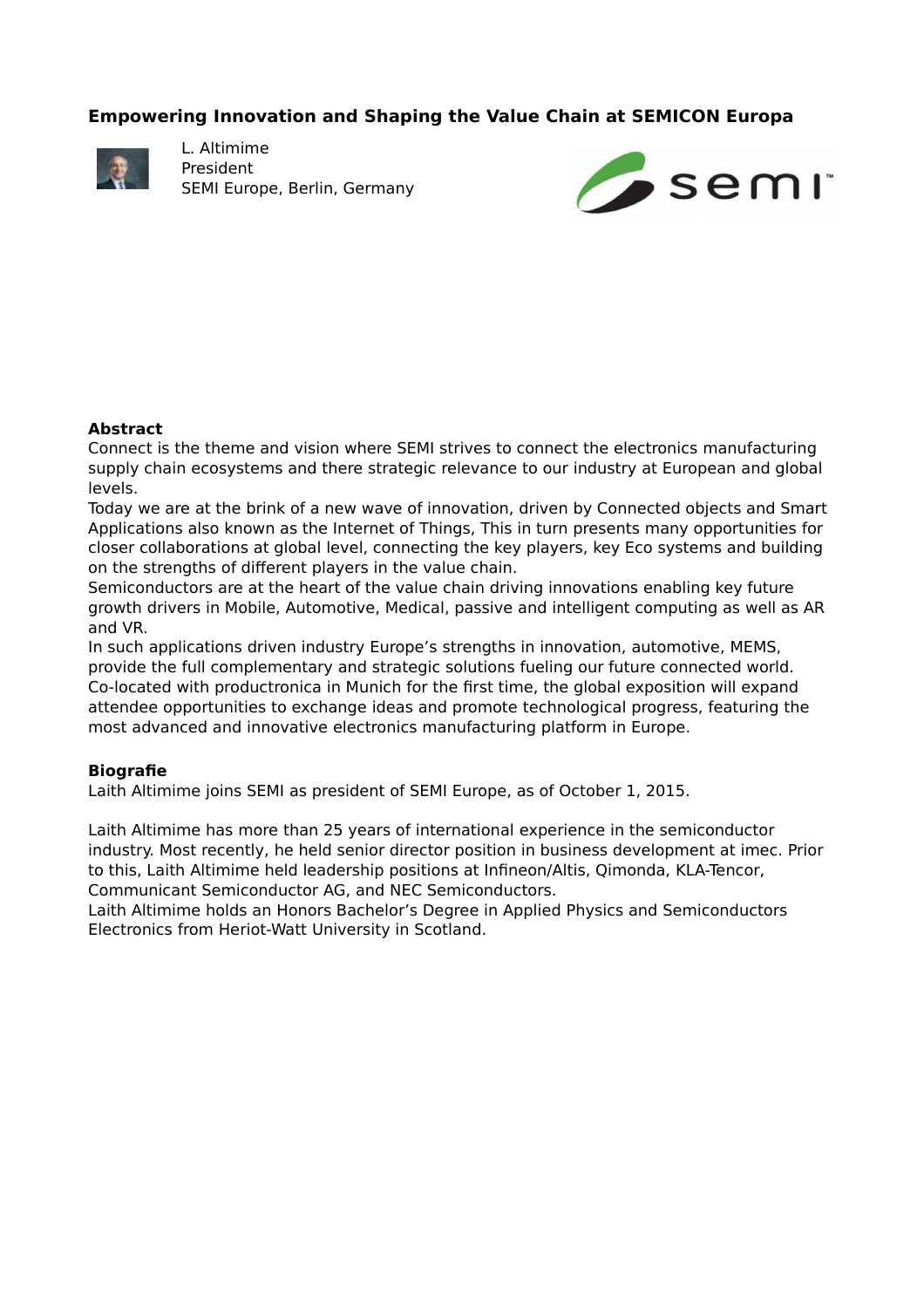# **Environmental sensing in the IoT – for a better quality of life**



S. Finkbeiner CEO of Bosch Sensortec Bosch Sensortec GmbH, BST/GM, Reutlingen, Germany



### **Abstract**

As the IoT began to emerge, more and more devices have been developed with the purpose of making our lives more comfortable and more exciting – in short: IoT is about improving the quality of life. MEMS sensors are a key technology for the IoT by enabling things to be sensed and connected in all parts of our daily life, such as our homes, vehicles, and cities. A substantial factor that is closely related to the quality of our life are the environmental conditions in our homes and cities. Especially the indoor air quality has a strong impact on our health. In his speech "Environmental sensing in the IoT – for a better quality of life", Stefan Finkbeiner is going to explore the ways in which environmental sensing can contribute to a better quality of life in the context of the IoT. He will touch upon the challenges of our daily well-being by demonstrating real life examples of how to overcome these risks with the help of MEMS environmental sensing technology.

#### **Biografie**

Dr. Stefan Finkbeiner CEO and General Manager of Bosch Sensortec GmbH

Stefan Finkbeiner was born in 1966 in Freudenstadt, Germany. He received his Diploma in Physics from the University of Karlsruhe in 1992. He then studied at the Max-Planck-Institute in Stuttgart and received his PhD in Physics from the University of Stuttgart in 1995.

Dr. Finkbeiner was appointed as CEO of Bosch Sensortec in 2012, having previously served as General Manager and CEO of Akustica Inc, a Bosch Group company which develops MEMS microphones for consumer electronics applications and is located in Pittsburgh, PA, USA.

Dr. Finkbeiner joined Robert Bosch GmbH in 1995 and has been working for more than 20 years in different positions related to the research, development, manufacturing, and marketing of sensors. Senior positions at Bosch have included Director of Marketing for sensors, Director of Corporate Research in microsystems technology, and Vice President of Engineering for sensors.

In 2015 Dr. Finkbeiner was recognized with the prestigious lifetime achievement award from MEMS & Sensors Industry Group.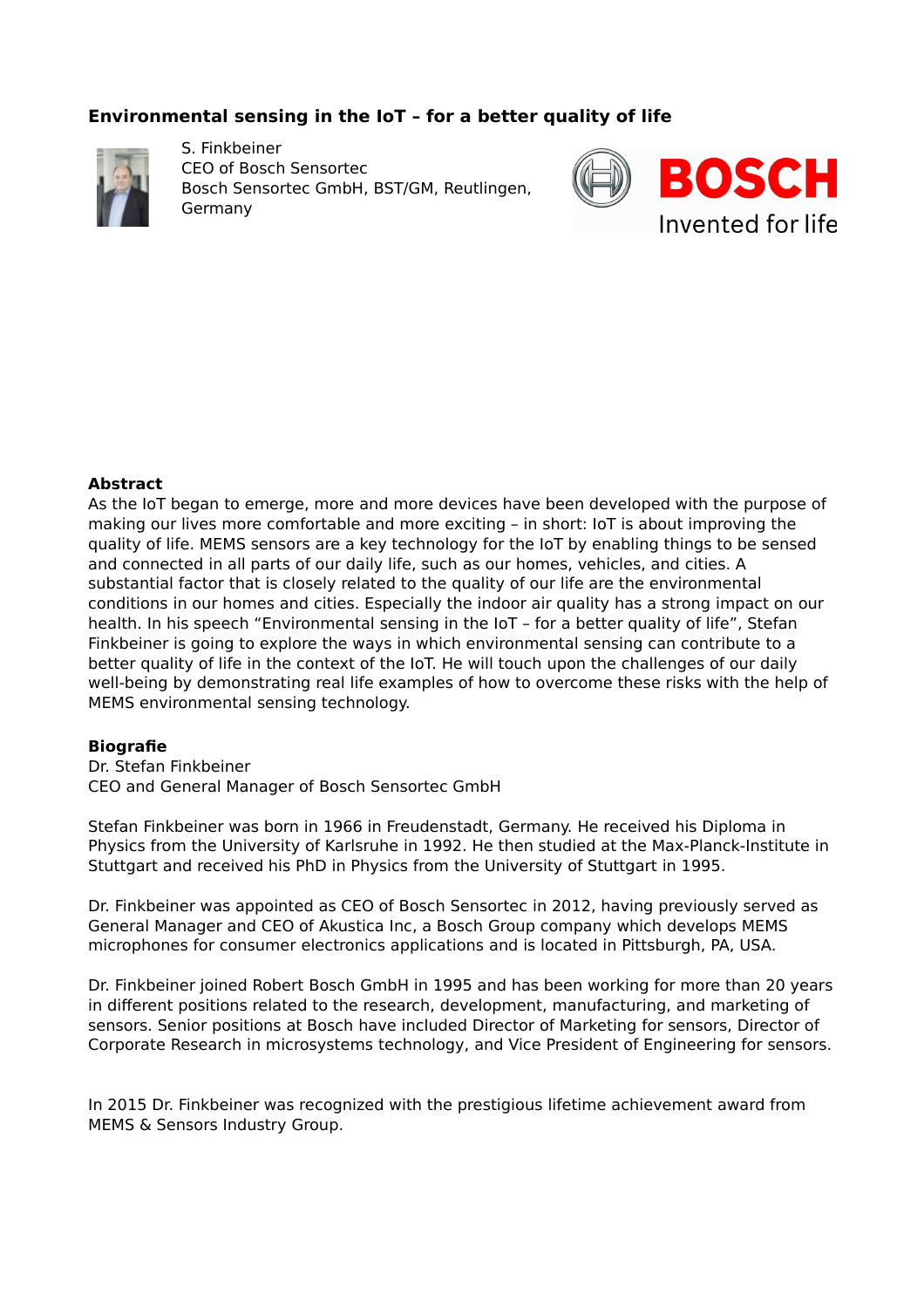## **Enabling European Innovation to Capture the Opportunity in Automotive Semiconductors**



M. Marced

President TSMC Europe BV, Amsterdam, Netherlands



#### **Abstract**

The need to drive safer, greener, and smarter is changing the automotive semiconductor industry. The evolution of autonomous driving, being always connected and adopting deep learning capabilities is enabling the vision of self driving cars. Giving Cars the Power to Sense, Think, and Learn .

The tighter emission controls to combat global warming is seeing the rapid move to more energy efficient driving solutions. And collaboration of shared mobility with autonomous driving will bring many opportunities for new business models to apply in the smart city.

As the world's leading foundry service provider, TSMC continues to innovate with advanced logic and specialty technologies, to provide the most extensive solutions for the automotive world.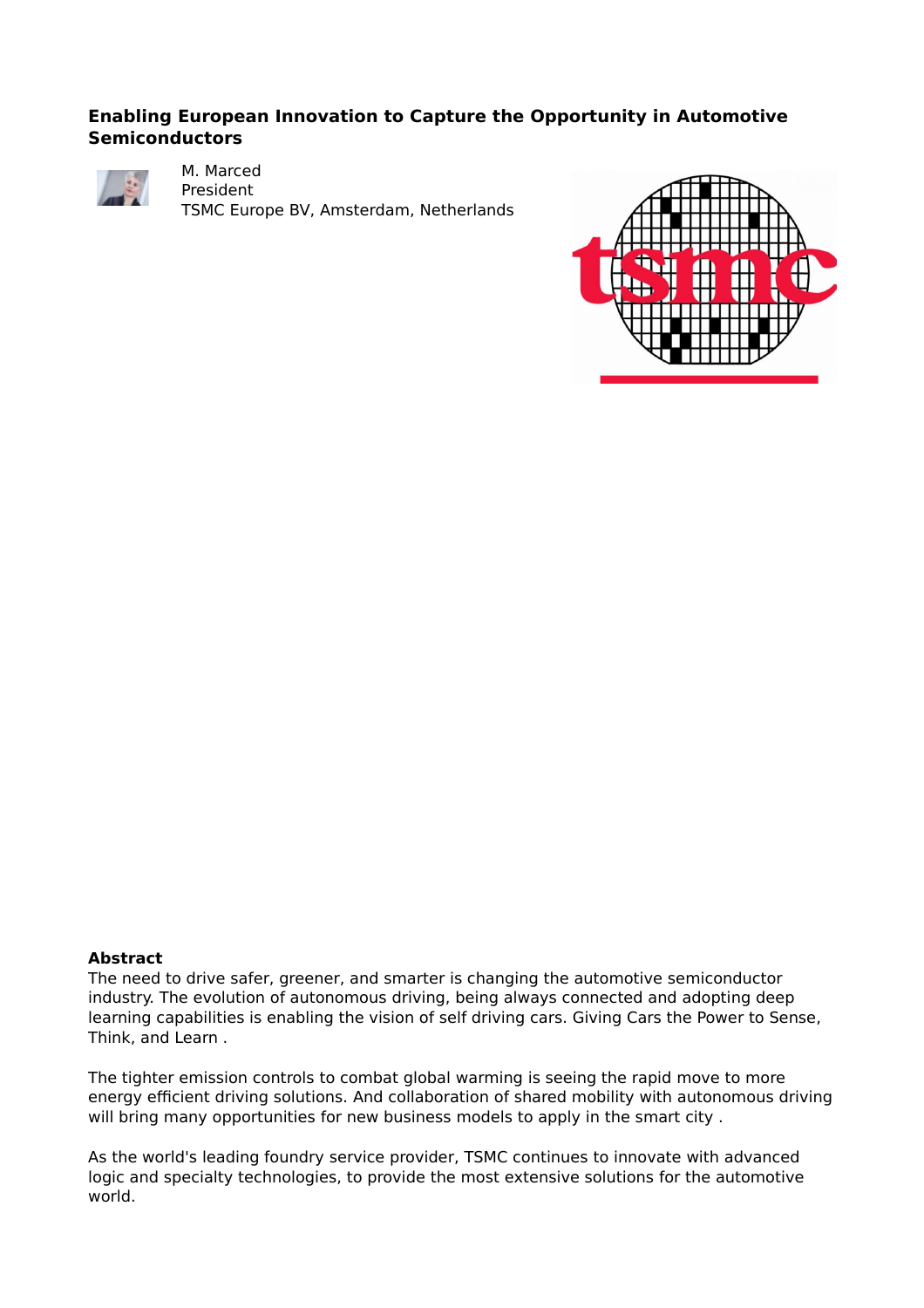Through its OIP Ecosystem and manufacturing excellence, TSMC is helping to make driving safer, greener and more connected . Maria Marced will outline the opportunity to enable your innovations for the automotive world.

#### **Biografie**

Mrs. Maria Marced is President of TSMC Europe, with responsibility for driving the development, strategy and management of TSMC's business in Europe, Middle East and Africa.

Before joining TSMC, Maria was Senior Vice President of Sales and Marketing at NXP /Philips Semiconductors.

Before this Maria was Senior Vice President / General Manager of the Connected Multimedia Solutions Business Unit overseeing Philips' semiconductor solutions for Connected Consumer applications.

Previous to Philips, Maria was at Intel where she developed her professional career over 19 years, reaching the top position in the Europe, Middle East and Africa region as Vice President and General Manager.

Mrs. Marced holds a PhD in Telecommunications Engineering at Universidad Politecnica de Madrid, Spain.